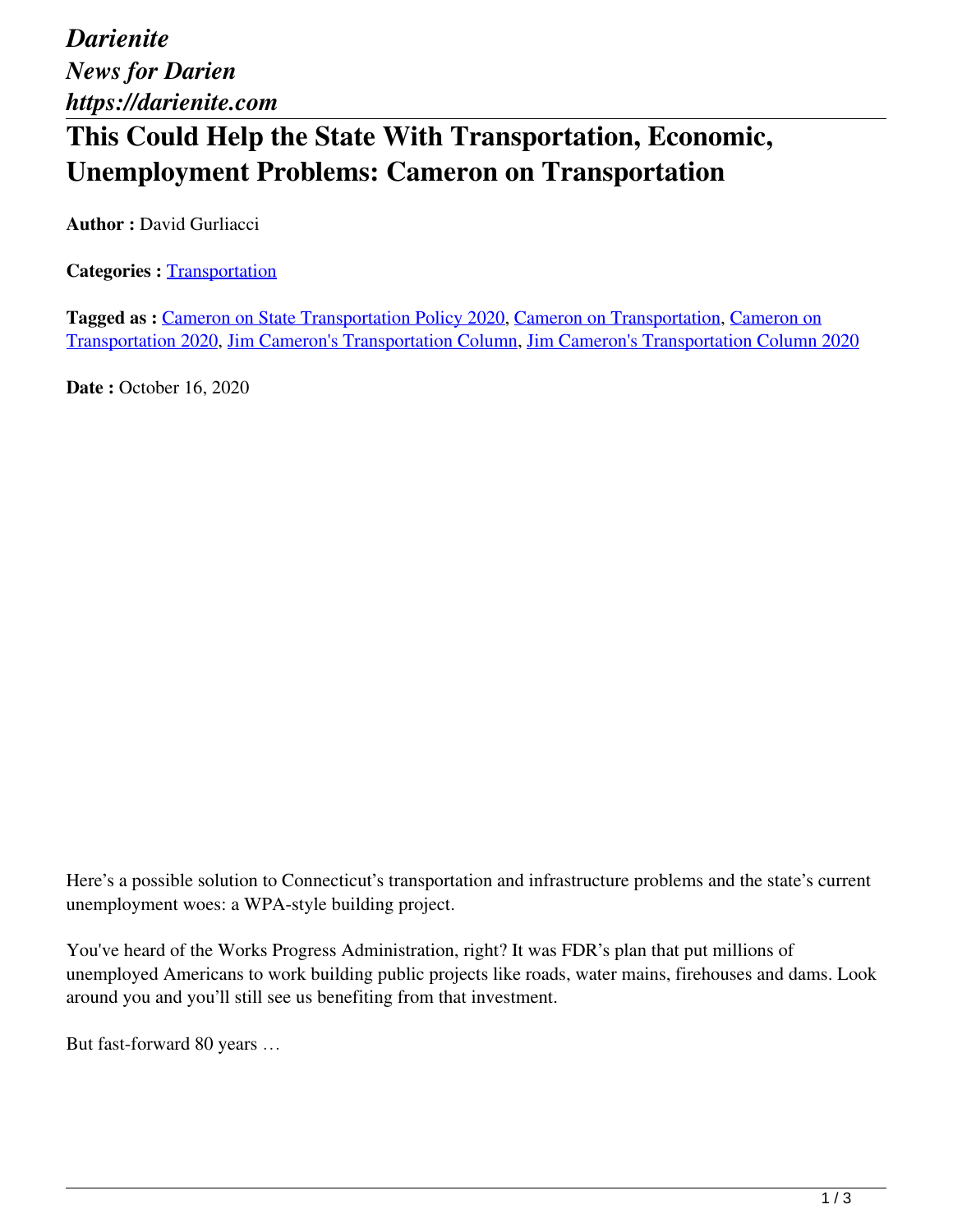## *Darienite News for Darien https://darienite.com*

Any reader of this column is all too familiar with the need for transportation investment in our state: our 7,000 miles of roads and bridges in "poor condition", the \$4.6 billion needed for wastewater treatment not to mention our rusting railroads.

And everyone in Connecticut is aware of the unemployment crisis brought on by COVID-19 — 8.2% of the state's labor force is out of work, translating to 153,000 people without jobs, most of them now drawing benefits from our rapidly depleting Unemployment Trust Fund.

Soon the state may be borrowing from Washington to keep those unemployment checks coming.

Mind you, not every unemployed person in Connecticut is ready for manual labor. It's not like laid-off bankers can just pick up a shovel and start digging. But those who are young, able and hungry enough could be candidates — or trained to be.

A few years back General Dynamics' Electric Boat in Groton needed 4,000 welders to build submarines so they turned to the local community colleges to help teach them for jobs starting at \$16 an hour.

Could a new New Deal be a win-win solution for Connecticut?

State Rep. Jonathan Steinberg (D-Westport) and municipal bankruptcy expert Mike Imber from Weston believe a Connecticut WPA would put thousands of people to work savings millions in unemployment checks while tackling our state's crumbling infrastructure.

They've pitched the idea to the Governor's Office but so far haven't got much of a response.

The labor unions should be big fans of their idea, as new projects would mean work for their members maybe even at union wages. Best of all, Steinberg and Imber don't think the idea would need legislative approval or state money. Instead they suggest a P3 — a Public Private Partnership.

"There are hundreds of 'social impact' investor funds looking to support ideas like this," says Imber. "There is no lack of capital."

Investors put up the money for the projects while receiving a reasonable return over 20 or 30 years and the project remains under state ownership and control.

But there's the rub. Who pays the investors and with what money?

Why not the people who benefit from the projects that get built? Water systems could charge customers for more reliable water supplies. And the people who drive over new bridges and repaired roadways could also be charged a bit more. Which brings us to tolls. Yes, tolls.

"No realistic P3 model doesn't involve tolls," says Steinberg, long a supporter of user fees on roads and